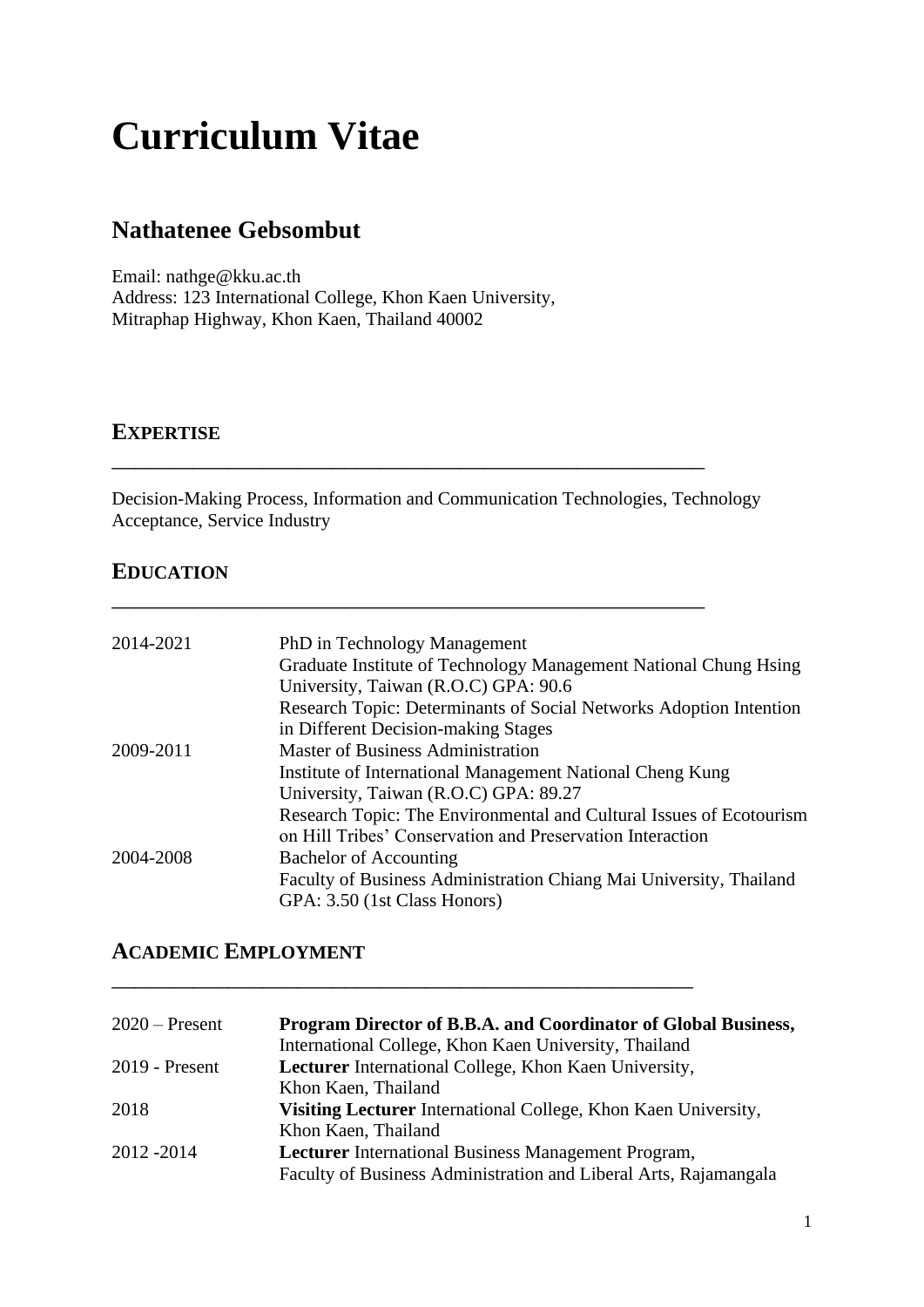|           | University of Technology Lanna, Payap Campus, Chiang Mai,             |
|-----------|-----------------------------------------------------------------------|
|           | <b>Thailand</b>                                                       |
| 2011-2012 | <b>Lecturer</b> Department of Entrepreneurship, Faculty of            |
|           | Business Administration, The Far Eastern University, Chiang Mai,      |
|           | <b>Thailand</b>                                                       |
| 2010-2011 | <b>Teaching Assistant</b> (Part-time) National Cheng Kung University, |
|           | Taiwan (R.O.C) Institute of International Management                  |

## **NON-ACADEMIC EMPLOYMENT**

| 2009 - 2010   | <b>Office Assistance</b> Institute of International Management,           |
|---------------|---------------------------------------------------------------------------|
|               | National Cheng Kung University, Taiwan                                    |
| $2008 - 2009$ | <b>Accountant (Full-time)</b> Thippatana Arcade Co Ltd, Chiang Mai Branch |

\_\_\_\_\_\_\_\_\_\_\_\_\_\_\_\_\_\_\_\_\_\_\_\_\_\_\_\_\_\_\_\_\_\_\_\_\_\_\_\_\_\_\_\_\_\_\_\_\_

\_\_\_\_\_\_\_\_\_\_\_\_\_\_\_\_\_\_\_\_\_\_\_\_\_\_\_\_\_\_\_\_\_\_\_\_\_\_\_\_\_\_\_\_\_\_\_\_\_

\_\_\_\_\_\_\_\_\_\_\_\_\_\_\_\_\_\_\_\_\_\_\_\_\_\_\_\_\_\_\_\_\_\_\_\_\_\_\_\_\_\_\_\_\_\_\_\_\_

#### **HONORS AND AWARDS**

| 2014 | <b>Full Scholarship for PhD. Program</b>                             |
|------|----------------------------------------------------------------------|
|      | Recipient of 2014 Taiwan Scholarship (M.O.E.) Program                |
| 2009 | <b>Full Scholarship for M.B.A. Program</b>                           |
|      | Recipient of 2009 National Cheng Kung University Scholarship Program |

#### **PROFESSIONAL AFFILIATIONS AND SERVICES**

#### *CONSULTING*

| 2021 | <b>Strategic Planning: Expressway Authority of Thailand (EXAT)</b><br>Created and analyzed SWOT Analysis, Core Competency, Strategic<br>Advantage, Strategic Positioning, Risk Management, Visions Workshop,<br>Action Plans, and Related Key Performance Indicators. |
|------|-----------------------------------------------------------------------------------------------------------------------------------------------------------------------------------------------------------------------------------------------------------------------|
| 2019 | <b>Business Process Reengineering for SME Regular Level (Granted by</b><br>Office of Small and Medium Enterprises Promotion Thailand)                                                                                                                                 |

**Office of Small and Medium Enterprises Promotion, Thailand)** Trained 300 SMEs to improve their business processes with the use of IT (Trello Application); Expected outcomes – cost reduction and efficiency improvement.

#### *RESEARCH GRANT*

2022 **Ugly Veggies - A Circular Economy Model for the Sustainable Management of Food Loss and Waste in Fresh Vegetable Supply Chains** Role: Project Team Member Funder: Thailand Research Fund (Environment Platform)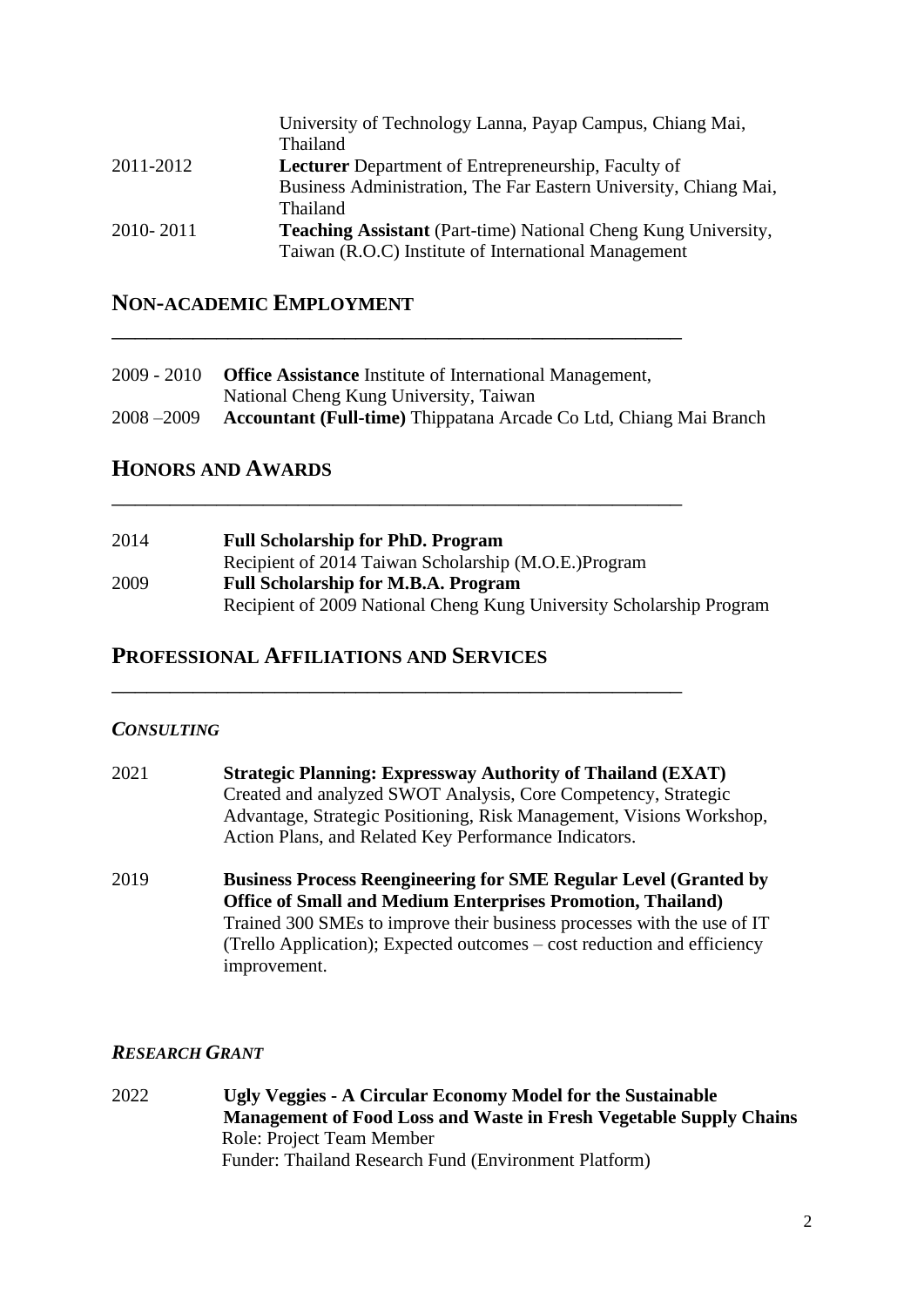#### **PUBLICATIONS**

#### *PEER-REVIEWED JOURNAL ARTICLES*

Naruetharadhol, P., Srisathan, W. A., **Gebsombut, N**., & Ketkaew, C. (2021). Towards the open eco-innovation mode: A model of open innovation and green management practices. *Cogent Business & Management*, 8(1), 1945425.

\_\_\_\_\_\_\_\_\_\_\_\_\_\_\_\_\_\_\_\_\_\_\_\_\_\_\_\_\_\_\_\_\_\_\_\_\_\_\_\_\_\_\_\_\_\_\_\_\_\_\_

- Naruetharadhol, P., Ketkaew, C., Hongkanchanapong, N., Thaniswannasri, P., Uengkusolmongkol, T., Prasomthong, S., & **Gebsombut, N.** (2021). Factors Affecting Sustainable Intention to Use Mobile Banking Services. *SAGE Open*, 11(3), 21582440211029925.
- Ponsree, K., **Gebsombut, N.,** Paiyasen, V., Archariyapibal, T., Srichiangwang, S., Nee, S., & Naruetharadhol, P. (2020). Environmental Awareness and Adoption Intention of Electric Cars in Young Adult. *In Modern Management based on Big Data I* (pp. 165- 174). IOS Press.
- Naruetharadhol, P., Koller, R., Nuanmanee, T., Nimsrichan, T., & **Gebsombut, N.** (2020, November). Factors Affecting Mobile Banking Loyalty in Thailand. *In Modern Management based on Big Data I* (pp. 22-29). IOS Press.
- Phonthanukitithaworn, C., Naruetharadhol, P., **Gebsombut, N.,** Chanavirut, R., Onsa-ard, W., Joomwanta, P., ... & Ketkaew, C. (2020). An Investigation of the Relationship Among Medical Center's Image, Service Quality, and Patient Loyalty*. SAGE Open,* 10(4), 2158244020982304.
- **Gebsombut, N**., Ketkaew, C., Pongpeng, P., Mornkham, S., Reechaipichitkul, A., & Naruetharadhol, P. Examining B2C Social Network Official Account Changes and Customer Purchasing Perspectives.
- Naruetharadhol, P., & **Gebsombut, N.** (2020). A bibliometric analysis of food tourism studies in Southeast Asia. *Cogent Business & Management*, 7(1), 1733829.
- Ho, C. T. B., & **Gebsombut, N**. (2019). Communication factors affecting tourist adoption of social network sites. *Sustainability,* 11(15), 4198.
- **Gebsombut, N**., & Ho, C. T. B. (2019). Drivers of social network adoption in post-travel phase: An empirical study in Thai tourists. *Cogent Business & Management*, 6(1), 1702837.

\_\_\_\_\_\_\_\_\_\_\_\_\_\_\_\_\_\_\_\_\_\_\_\_\_\_\_\_\_\_\_\_\_\_\_\_\_\_\_\_\_\_\_\_\_\_\_\_\_\_\_

### **CONFERENCE PRESENTATIONS**

International Conference on Modern Management based on Big Data (MMBD2020), 2020, Virtual Conference Poster Presentation: Factors Affecting Mobile Banking Loyalty in Thailand